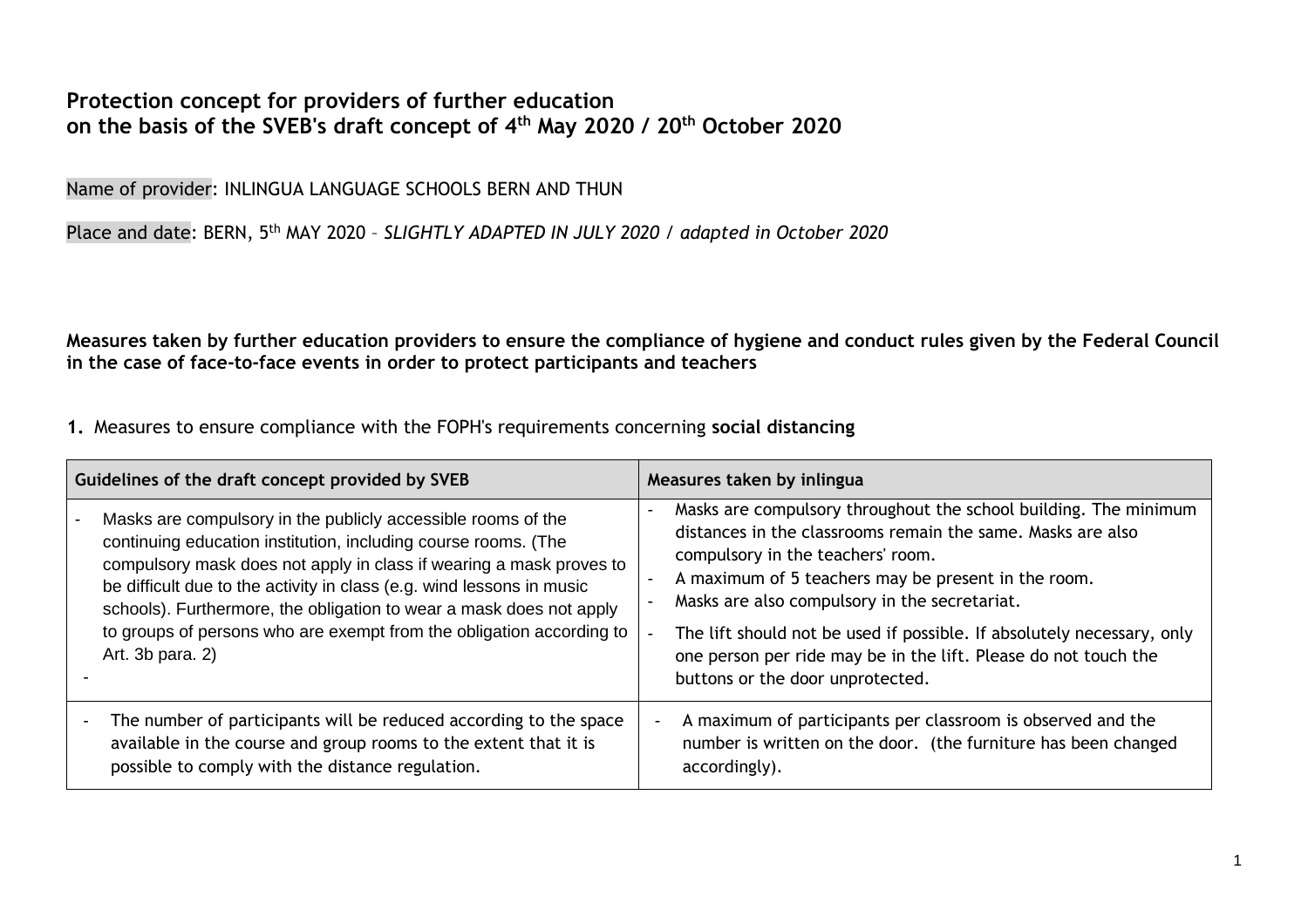|   | The design of the lessons (especially the choice of methods) will be<br>adapted so that the distance rules can be maintained.                           | $\blacksquare$           | The tables are placed in such a way that a distance of 1.5 meters<br>can be kept between all those present.                                                                                    |
|---|---------------------------------------------------------------------------------------------------------------------------------------------------------|--------------------------|------------------------------------------------------------------------------------------------------------------------------------------------------------------------------------------------|
|   |                                                                                                                                                         | $\blacksquare$           | Teachers are asked to stay at the whiteboard or in their seat<br>during the whole lesson. Walking around the room is to be avoided,<br>as this will cause the minimum distance to be undercut. |
|   |                                                                                                                                                         | $\overline{\phantom{a}}$ | Teacher air the room at the beginning and during the lesson                                                                                                                                    |
|   | The breaks are staggered as required so that the distance rules can<br>also be maintained in break rooms and the toilet facilities.                     |                          | As many classes as possible will continue to be taught online so<br>that as little motion as possible occurs at the school.                                                                    |
|   |                                                                                                                                                         |                          | It is possible to teach online classes or face-to-face again, if they<br>wish so. Please contact the secretariat.                                                                              |
| - | At customer counters, floor markings are applied to ensure that<br>the minimum distance of 2 metres between customers is<br>maintained.                 | $\blacksquare$           | Plexiglas panels have been installed at the customer counter, at<br>the counter between the secretariat and the teachers' room and in<br>the office between the secretaries.                   |
| - | The distance rules must also be maintained in eating areas.                                                                                             | $\blacksquare$           | For reasons of hygiene, it is not allowed to eat throughout the<br>whole building, except in the teachers' room - always keeping the<br>required distance. If possible, please eat outside.    |
|   | Activities with higher transmission risks are to be avoided, for<br>example activities with close interpersonal contacts or large<br>numbers of people. | $\blacksquare$           | Please do not form groups before or after classes (for professional<br>or private reasons). If necessary, rather meet outdoors.                                                                |

Further measures to maintain the social distancing:

- Teachers are asked to prepare their classes at home if possible. Those who have free lessons between classes are welcome to ask at the secretariat for a free room. Whenever possible, only one teacher should be present in a room.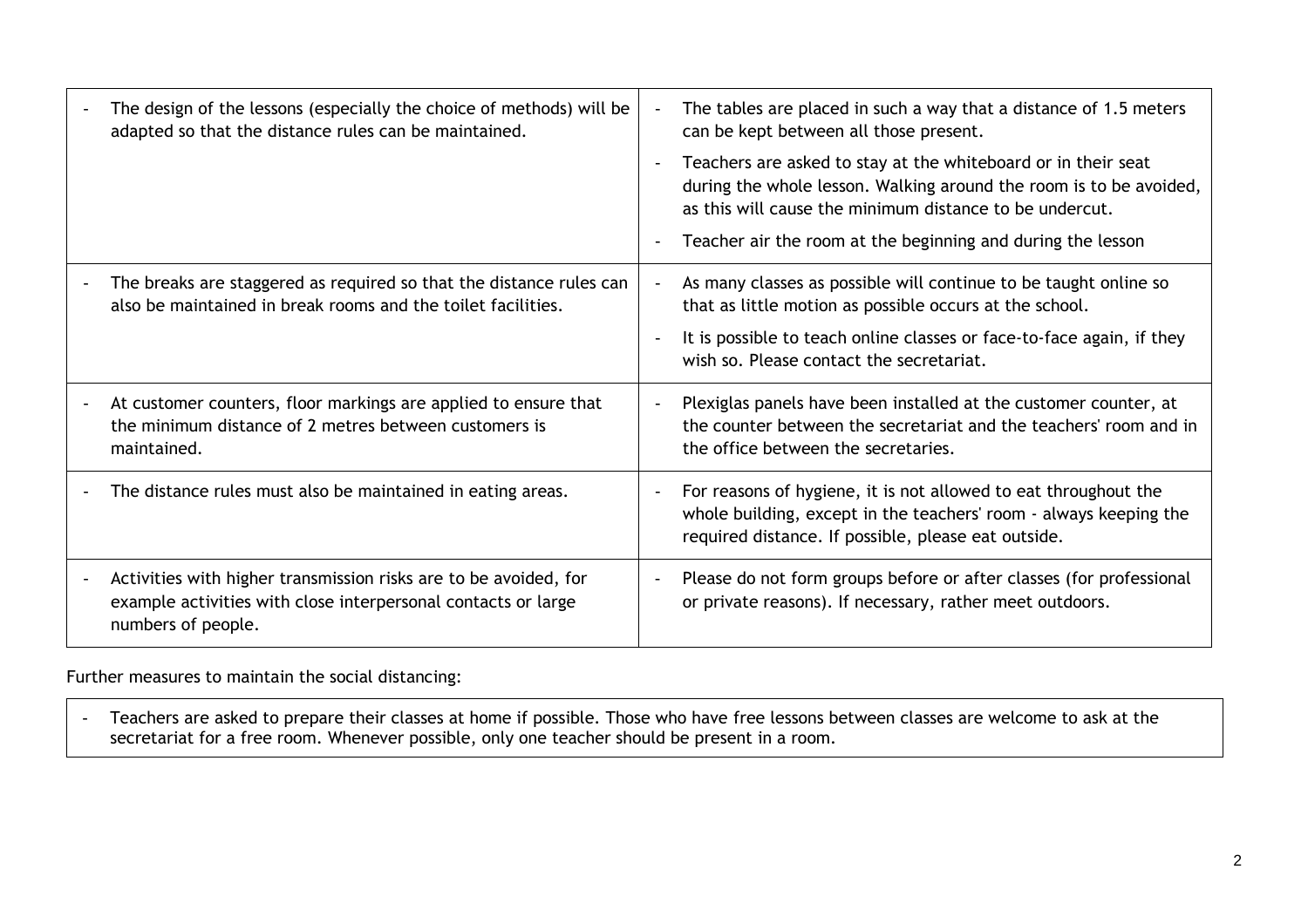#### **2.** Measures to ensure compliance with the FOPH's **hygiene requirements**

| Guidelines of the draft concept provided by SVEB |                                                                                                                                                                                                                                                                                          | Measures taken by inlingua |                                                                                                                                                                                 |  |
|--------------------------------------------------|------------------------------------------------------------------------------------------------------------------------------------------------------------------------------------------------------------------------------------------------------------------------------------------|----------------------------|---------------------------------------------------------------------------------------------------------------------------------------------------------------------------------|--|
|                                                  | Disinfectants or facilities for washing hands are provided at the<br>entrance, in break rooms and in the course rooms.                                                                                                                                                                   | $\blacksquare$             | Disinfectant is available at the entrance and in the secretariat.<br>Please wash your hands regularly with soap and running water.                                              |  |
|                                                  | All premises are ventilated regularly and extensively.                                                                                                                                                                                                                                   |                            | Please air the room before you start a lesson and during the lesson.                                                                                                            |  |
|                                                  | Tables, chairs, reusable course utensils (e.g. flipchart pens), door<br>handles, lift buttons, banisters, coffee machines and other<br>objects that are often touched by several people are cleaned<br>regularly and disinfected if possible.                                            |                            | Furniture and especially door handles and toilet facilities are<br>regularly disinfected. Nevertheless, we ask you to open the doors<br>e.g. with your elbow or a handkerchief. |  |
|                                                  |                                                                                                                                                                                                                                                                                          |                            | Please always bring your own whiteboard markers and do not<br>exchange any other material.                                                                                      |  |
|                                                  | Disposable towels, disposable cups etc. are used.                                                                                                                                                                                                                                        |                            | Disposable towels are available in the toilet facilities and in the<br>teachers' room.                                                                                          |  |
|                                                  | Magazines etc. are removed from common areas.                                                                                                                                                                                                                                            |                            | This also applies to the students' and the teachers' libraries (both<br>will remain closed for the time being).                                                                 |  |
|                                                  | The providers ensure that the measures to maintain distance and<br>hygiene rules are maintained even if an event does not take place<br>in their own premises. The measures are implemented together<br>with the client and the landlord of the building where the event<br>takes place. |                            | From 11 <sup>th</sup> May 2020 we will start with a few company courses<br>outside the inlingua schools.                                                                        |  |
|                                                  |                                                                                                                                                                                                                                                                                          | $\blacksquare$             | Teachers are may demand that the same protective measures be<br>maintained as at our schools. Each company must present its own<br>protection concept.                          |  |

Further measures to comply with the hygiene rules:

- Class cards remain in the office. All teachers are requested to disinfect their hands after the lessons in the secretariat and only then to fill in the class cards in the secretariat.
- Run the updates via SVS on a private device if possible.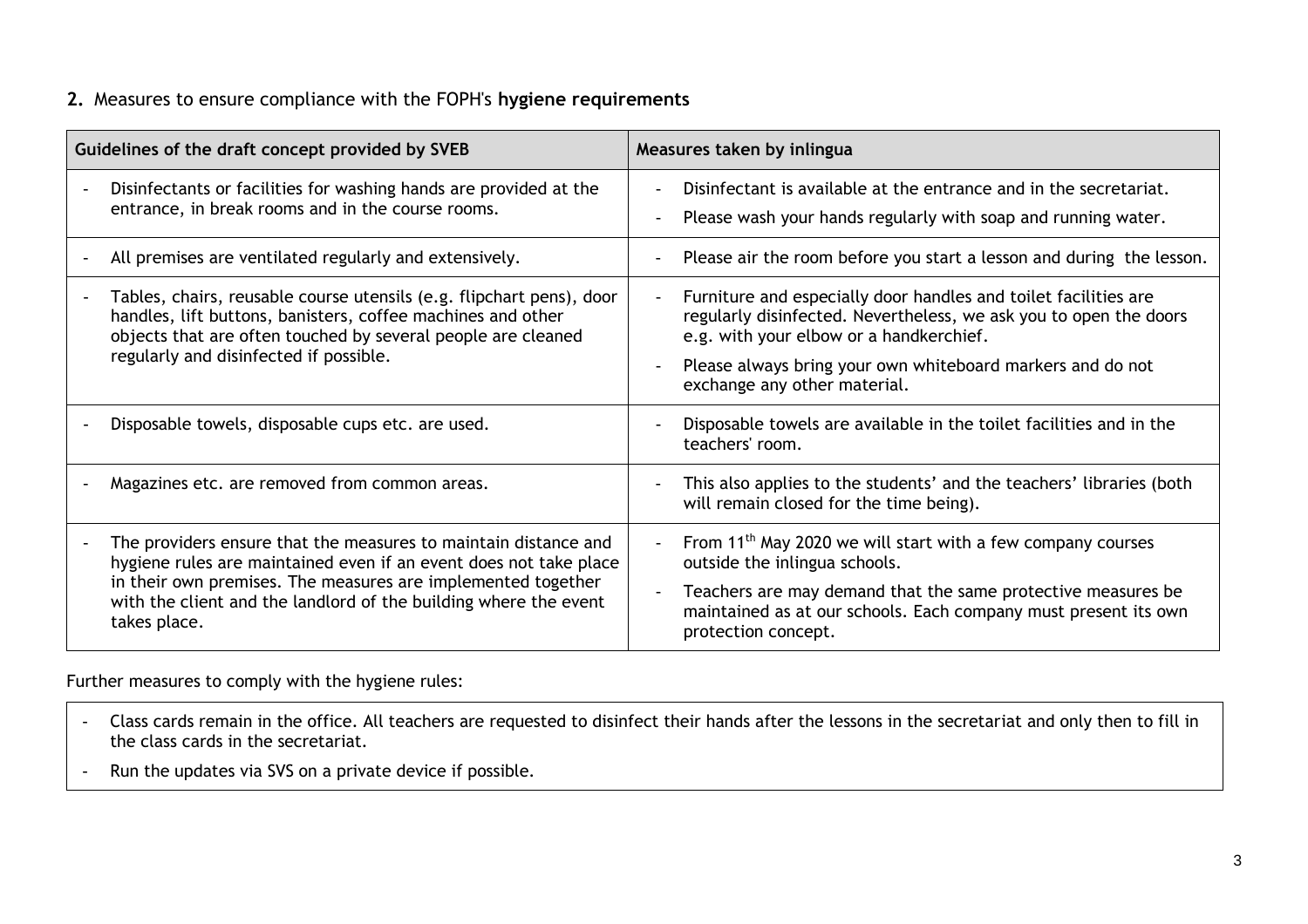## **3.** Measures for the **protection of particularly vulnerable persons and the exclusion of persons who are sick or feel sick**

| Guidelines of the draft concept provided by SVEB                                                                                                                                                                                                                                                                                                                                                                                                                                                                                                                                                                | Measures taken by inlingua                                                                                                                                                                                       |  |
|-----------------------------------------------------------------------------------------------------------------------------------------------------------------------------------------------------------------------------------------------------------------------------------------------------------------------------------------------------------------------------------------------------------------------------------------------------------------------------------------------------------------------------------------------------------------------------------------------------------------|------------------------------------------------------------------------------------------------------------------------------------------------------------------------------------------------------------------|--|
| The attention of customers is drawn to the fact that<br>persons who show COVID-19 symptoms (see Appendix 1) or<br>$\bullet$<br>who have been in contact with infected persons are excluded<br>from attendance.<br>participants who were provably affected by the Corona virus<br>$\bullet$<br>are not allowed to take part in further training until two<br>weeks after the illness has been overcome.<br>persons who have a relevant illness according to the COVID<br>$\bullet$<br>Ordinance (see Appendix 2) are recommended to refrain from<br>participating in face-to-face sessions until further notice. | If teachers notice symptoms (according to Appendix 1) in customers,<br>they will kindly but firmly advise them to leave the classroom. (This<br>also applies if the person should be wearing a protective mask.) |  |
| In case of frequent cases of illness in a further education<br>institution, self-quarantine should be implemented. For this<br>situation, a concept should be developed based on the guidelines<br>of the Cantonal physicians on how defined groups within the<br>institution can be separated from each other in order to prevent<br>the further spreading of the virus.                                                                                                                                                                                                                                       | There are no known cases of Corona at inlingua Bern and Thun to<br>date.<br>If there will be a case, all persons who have been in contact with<br>this sick person will be informed immediately.                 |  |
| All employees belonging to risk groups can be dispensed from<br>tasks involving contact with participants if they present a medical<br>certificate.                                                                                                                                                                                                                                                                                                                                                                                                                                                             | A few teachers have indicated that they will be teaching exclusively<br>online until at least 8 <sup>th</sup> June 2020.                                                                                         |  |
| Employees who were provably affected by the Corona virus may<br>only resume tasks in physical contact with participants and other<br>employees two weeks after the illness has been overcome.                                                                                                                                                                                                                                                                                                                                                                                                                   | There are no known cases of Corona at inlingua Bern and Thun to<br>date.                                                                                                                                         |  |

Further measures to protect particularly vulnerable persons and to exclude persons who are ill or who feel ill:

- Employees who show symptoms according to Appendix 1 are not allowed to appear for work on site.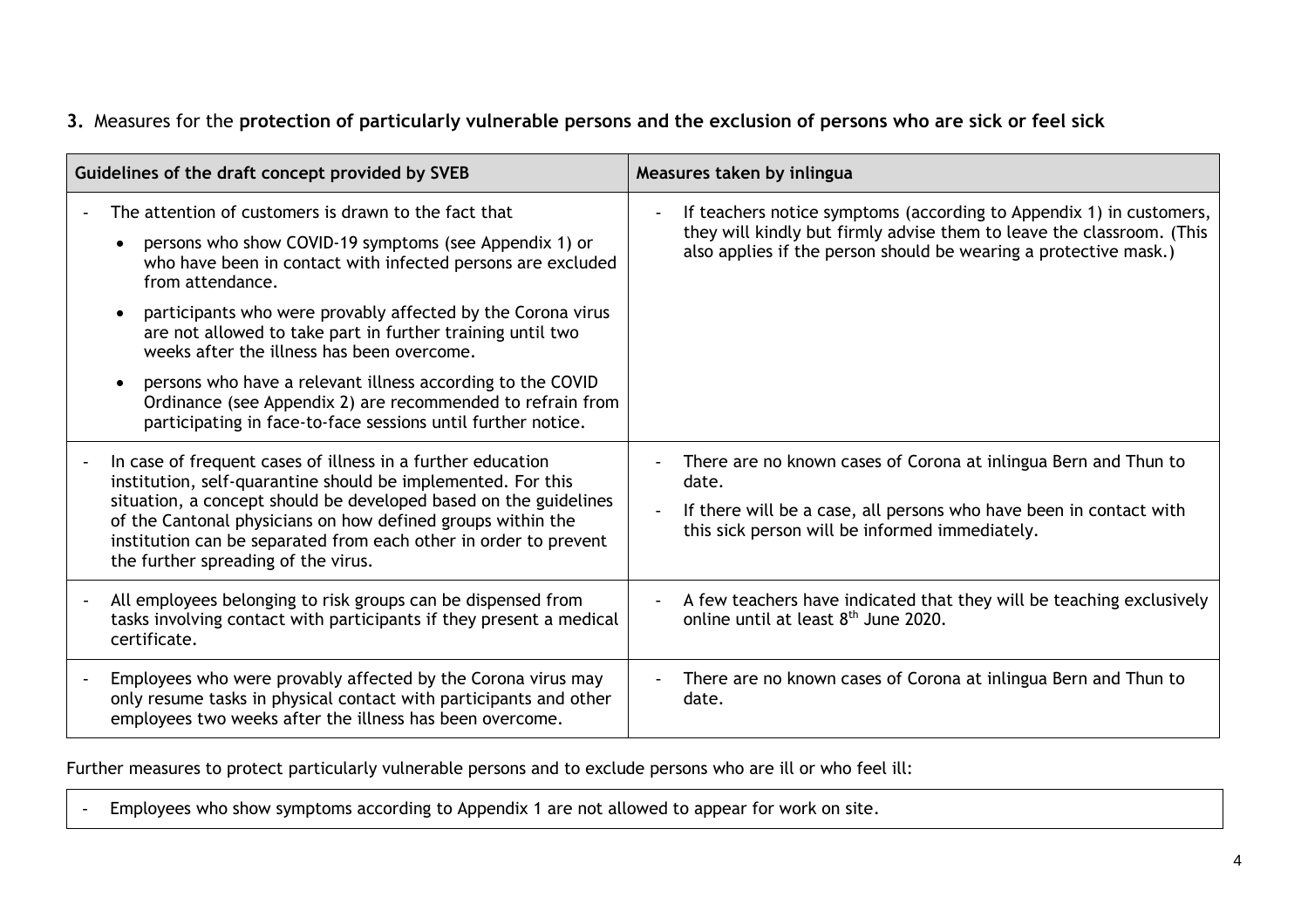# **4.** Measures concerning **information and management**

| Guidelines of the draft concept provided by SVEB |                                                                                                                                                            | Measures taken by inlingua |                                                                                                                                          |  |
|--------------------------------------------------|------------------------------------------------------------------------------------------------------------------------------------------------------------|----------------------------|------------------------------------------------------------------------------------------------------------------------------------------|--|
|                                                  | The official information material on distance and hygiene rules<br>shall be displayed in a clearly visible position at the entrance and<br>in break rooms. |                            | Well visible hung up in different languages.                                                                                             |  |
| $\overline{\phantom{a}}$                         | At the start of the course, teachers point out the applicable<br>distance and hygiene rules and the appropriate choice of methods.                         |                            | Each teacher explains in the first face-to-face lesson that the rules<br>of distance and hygiene must be maintained by everyone present. |  |
|                                                  | Employees are regularly informed about the measures in<br>connection with the protection concept.                                                          |                            | Changes will be communicated by e-mail.                                                                                                  |  |
|                                                  | Employees at particular risk are informed about their rights and<br>protective measures within the company.                                                |                            | This has already been done individually.                                                                                                 |  |
| $\blacksquare$                                   | The management ensures that the implementation of the measures<br>defined in the protection concept is regularly monitored.                                | $\blacksquare$             | The school management and the caretaker carry out regular checks.                                                                        |  |